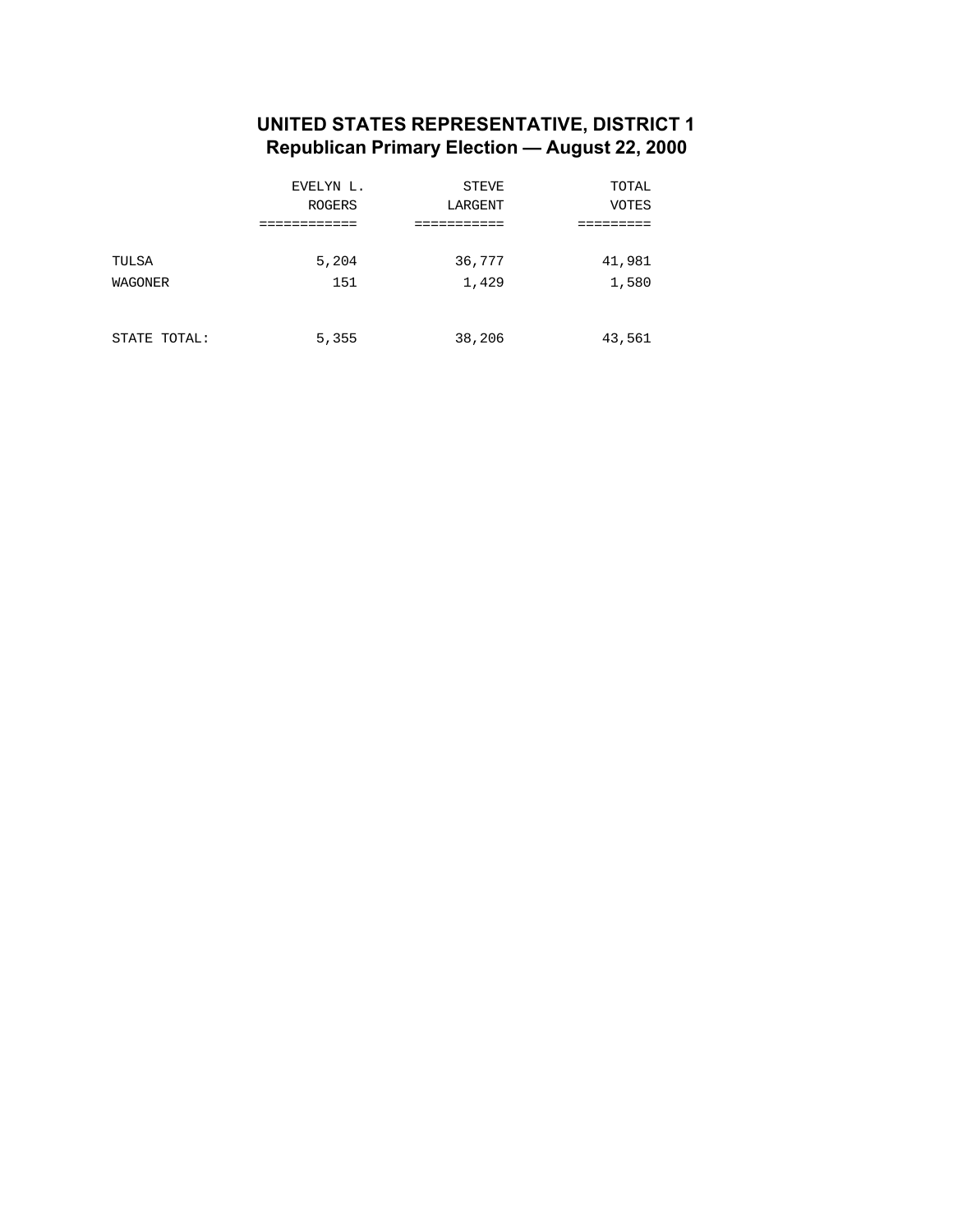#### **UNITED STATES REPRESENTATIVE, DISTRICT 2 Republican Primary Election — August 22, 2000**

|                 | TERRY         | TENNIE        | <b>MARK</b>  | <b>STEVE</b>   | <b>ERIC</b>   | <b>JACK</b> | <b>ANDY</b>  | TOTAL        |
|-----------------|---------------|---------------|--------------|----------------|---------------|-------------|--------------|--------------|
|                 | <b>GORHAM</b> | <b>ROGERS</b> | <b>DETRO</b> | MONEY          | <b>TROUTT</b> | <b>ROSS</b> | <b>EWING</b> | <b>VOTES</b> |
|                 |               | =========     | =========    | =========      | ==========    | ========    | =========    | =========    |
|                 |               |               |              |                |               |             |              |              |
| ADAIR           | 20            | 10            | 12           | 45             | 17            | 233         | 527          | 864          |
| CHEROKEE        | 15            | 14            | 13           | 116            | 42            | 483         | 926          | 1,609        |
| CRAIG           | 23            | 6             | 5            | 27             | 21            | 175         | 374          | 631          |
| <b>CREEK</b>    | 57            | 29            | 24           | 195            | 236           | 1,096       | 2,393        | 4,030        |
| <b>DELAWARE</b> | 32            | 29            | 10           | 131            | 63            | 617         | 1,293        | 2,175        |
| <b>HASKELL</b>  | 6             | 0             | $\mathbf 0$  | 4              | 7             | 42          | 104          | 163          |
| MCINTOSH        | 3             | 9             | $\mathbf{1}$ | 23             | 26            | 126         | 353          | 541          |
| MAYES           | 29            | 9             | 12           | 168            | 49            | 550         | 1,177        | 1,994        |
| MUSKOGEE        | 14            | 15            | 7            | 190            | 45            | 528         | 2,137        | 2,936        |
| <b>NOWATA</b>   | 7             | 4             | 4            | 45             | 12            | 150         | 358          | 580          |
| OKFUSKEE        | 5             | 6             | 3            | 30             | 8             | 74          | 142          | 268          |
| OKMULGEE        | 11            | 7             | 9            | 72             | 32            | 356         | 812          | 1,299        |
| OSAGE           | 21            | 18            | 8            | 106            | 29            | 460         | 907          | 1,549        |
| <b>OTTAWA</b>   | 29            | 21            | 18           | 55             | 32            | 354         | 589          | 1,098        |
| <b>PAWNEE</b>   | 2             | 0             | $\mathbf 0$  | $\overline{2}$ | 5             | 46          | 97           | 152          |
| <b>ROGERS</b>   | 148           | 50            | 27           | 306            | 119           | 1,539       | 2,949        | 5,138        |
| SEQUOYAH        | 22            | 26            | 36           | 28             | 22            | 206         | 397          | 737          |
| <b>WAGONER</b>  | 24            | 13            | 8            | 96             | 50            | 723         | 1,104        | 2,018        |
| STATE TOTAL:    | 468           | 266           | 197          | 1,639          | 815           | 7,758       | 16,639       | 27,782       |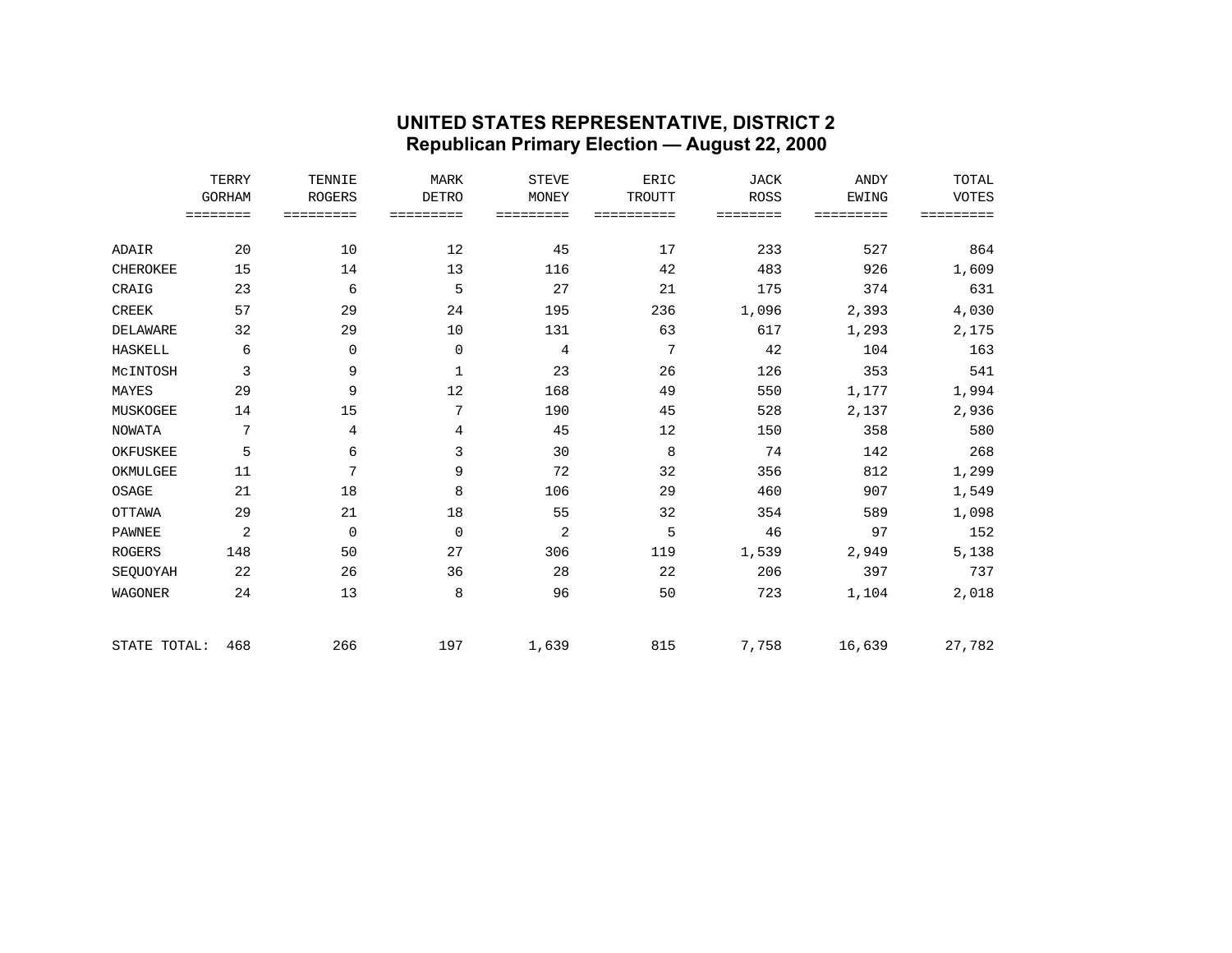## **UNITED STATES REPRESENTATIVE, DISTRICT 4 Republican Primary Election — August 22, 2000**

|                  | J.C.           | <b>JAMES</b> | TOTAL        |
|------------------|----------------|--------------|--------------|
|                  | WATTS, JR.     | ODOM         | <b>VOTES</b> |
|                  | ============== | =========    | =========    |
|                  |                |              |              |
| <b>CLEVELAND</b> | 10,543         | 2,277        | 12,820       |
| COMANCHE         | 2,920          | 1,085        | 4,005        |
| COTTON           | 102            | 15           | 117          |
| GARVIN           | 590            | 124          | 714          |
| GRADY            | 1,656          | 373          | 2,029        |
| <b>JACKSON</b>   | 865            | 132          | 997          |
| <b>JEFFERSON</b> | 103            | 9            | 112          |
| MCCLAIN          | 1,085          | 195          | 1,280        |
| OKLAHOMA         | 2,327          | 598          | 2,925        |
| <b>STEPHENS</b>  | 1,646          | 335          | 1,981        |
| TILLMAN          | 123            | 20           | 143          |
|                  |                |              |              |
| STATE TOTAL:     | 21,960         | 5,163        | 27,123       |

# **UNITED STATES REPRESENTATIVE, DISTRICT 5 Republican Primary Election — August 22, 2000**

|              | ERNEST<br><b>ISTOOK</b> | PHILLIP A.<br>HILLIAN | TOTAL<br><b>VOTES</b> |
|--------------|-------------------------|-----------------------|-----------------------|
|              | ========                | ,,,,,,,,,,,,,,        | ------                |
| CANADIAN     | 3,985                   | 792                   | 4,777                 |
| KAY          | 2,654                   | 476                   | 3,130                 |
| LOGAN        | 2,691                   | 448                   | 3,139                 |
| <b>NOBLE</b> | 921                     | 142                   | 1,063                 |
| OKLAHOMA     | 25,497                  | 4,431                 | 29,928                |
| OSAGE        | 322                     | 62                    | 384                   |
| WASHINGTON   | 3,906                   | 828                   | 4,734                 |
| STATE TOTAL: | 39,976                  | 7,179                 | 47,155                |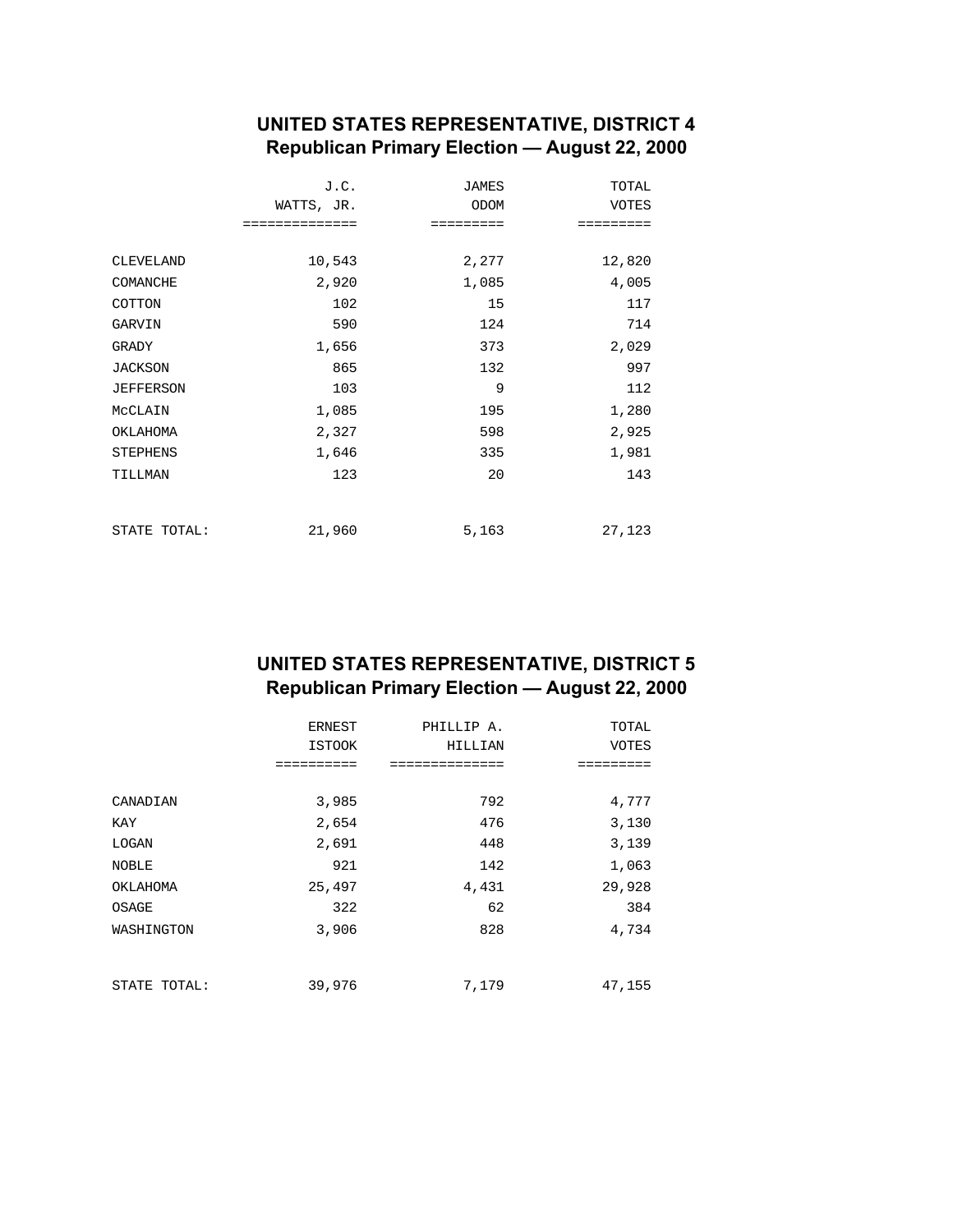## **STATE SENATOR, DISTRICT 15 Republican Primary Election — August 22, 2000**

|                  | <b>RON</b> | JONATHAN       | TOTAL        |
|------------------|------------|----------------|--------------|
|                  | MAGAR      | <b>NICHOLS</b> | <b>VOTES</b> |
|                  |            |                |              |
| <b>CLEVELAND</b> | 954        | 1,105          | 2,059        |
| GARVIN           | 248        | 405            | 653          |
| MCCLAIN          | 402        | 701            | 1,103        |
|                  |            |                |              |
| STATE TOTAL:     | 1,604      | 2,211          | 3,815        |

# **STATE SENATOR, DISTRICT 41 Republican Primary Election — August 22, 2000**

|              | <b>GORDON</b> | MARK          | TOTAL        |
|--------------|---------------|---------------|--------------|
|              | <b>WYNN</b>   | <b>SNYDER</b> | <b>VOTES</b> |
|              | ,=======      |               |              |
|              |               |               |              |
| LOGAN        | 362           | 323           | 685          |
| OKLAHOMA     | 3,940         | 4,618         | 8,558        |
|              |               |               |              |
|              |               |               |              |
| STATE TOTAL: | 4,302         | 4,941         | 9,243        |

### **STATE SENATOR, DISTRICT 43 Republican Primary Election — August 22, 2000**

|              | JIM      | JULIANNE | TOTAL        |
|--------------|----------|----------|--------------|
|              | REYNOLDS | CASE     | <b>VOTES</b> |
|              |          |          |              |
|              |          |          |              |
| CLEVELAND    | 464      | 115      | 579          |
| OKLAHOMA     | 1,214    | 727      | 1,941        |
|              |          |          |              |
|              |          |          |              |
| STATE TOTAL: | 1,678    | 842      | 2,520        |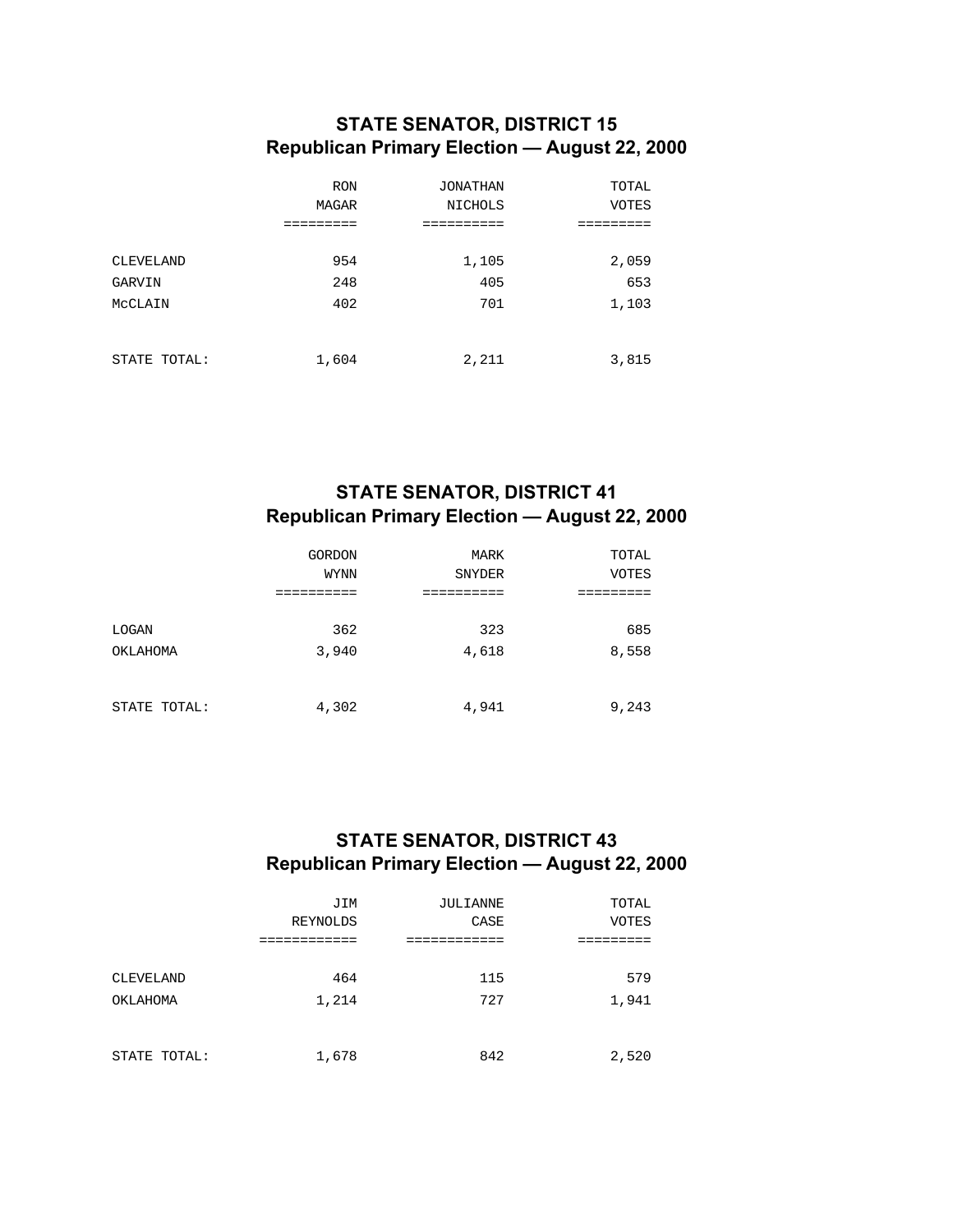## **STATE REPRESENTATIVE, DISTRICT 4 Republican Primary Election — August 22, 2000**

|              | ED                | BILLY RAY | TOTAL        |  |
|--------------|-------------------|-----------|--------------|--|
|              | <b>BROCKSMITH</b> | MCCOY     | <b>VOTES</b> |  |
|              |                   |           |              |  |
| CHEROKEE     | 1,103             | 298       | 1,401        |  |
|              |                   |           |              |  |
| SEOUOYAH     | 27                | 22        | 49           |  |
|              |                   |           |              |  |
|              |                   |           |              |  |
| STATE TOTAL: | 1,130             | 320       | 1,450        |  |
|              |                   |           |              |  |

### **STATE REPRESENTATIVE, DISTRICT 26 Republican Primary Election — August 22, 2000**

|              | KRIS<br><b>STEELE</b> | <b>DON</b><br>MCCLINTOCK | TOTAL<br><b>VOTES</b> |
|--------------|-----------------------|--------------------------|-----------------------|
| POTTAWATOMIE | 1,000                 | 378                      | 1,378                 |
| STATE TOTAL: | 1,000                 | 378                      | 1,378                 |

## **STATE REPRESENTATIVE, DISTRICT 27 Republican Primary Election — August 22, 2000**

|              | PETE    | <b>JOHN</b>  | TOTAL        |
|--------------|---------|--------------|--------------|
|              | PENDLEY | <b>HERTZ</b> | <b>VOTES</b> |
|              |         |              |              |
|              |         |              |              |
| CLEVELAND    | 97      | 104          | 201          |
| LINCOLN      | 41      | 59           | 100          |
| POTTAWATOMIE | 294     | 671          | 965          |
|              |         |              |              |
|              |         |              |              |
| STATE TOTAL: | 432     | 834          | 1,266        |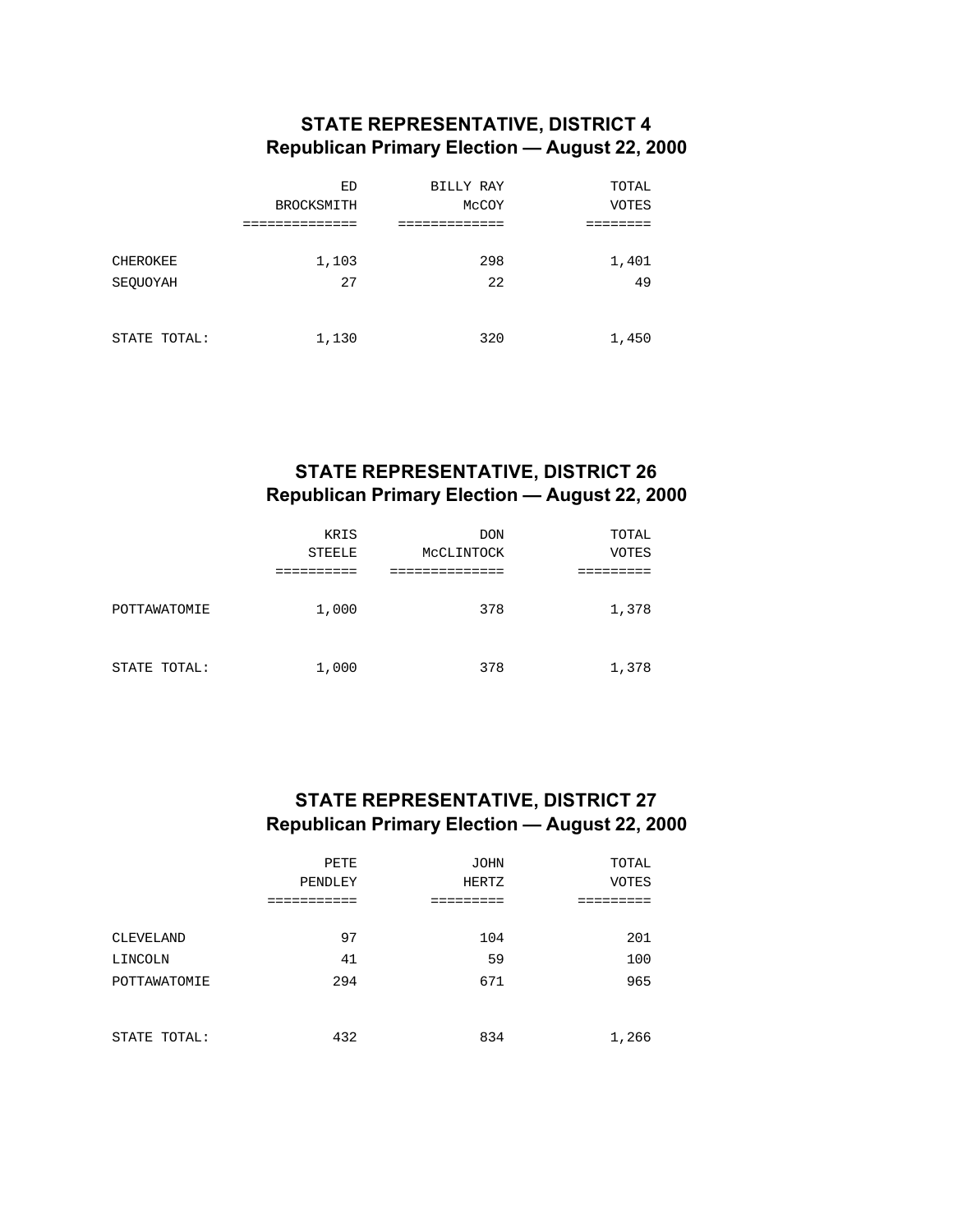## **STATE REPRESENTATIVE, DISTRICT 31 Republican Primary Election — August 22, 2000**

|              | MIKE      | FRANK W.     | TOTAL        |
|--------------|-----------|--------------|--------------|
|              | PEARSON   | <b>DAVIS</b> | <b>VOTES</b> |
|              | --------- |              |              |
| LOGAN        | 817       | 1,687        | 2,504        |
| OKLAHOMA     | 391       | 721          | 1,112        |
|              |           |              |              |
| STATE TOTAL: | 1,208     | 2,408        | 3,616        |

### **STATE REPRESENTATIVE, DISTRICT 32 Republican Primary Election — August 22, 2000**

|              | KENT      | <b>CHARLES</b> | TOTAL |
|--------------|-----------|----------------|-------|
|              | FRISKUP   | OLSON          | VOTES |
|              | --------- |                |       |
| CREEK        | 40        | 217            | 257   |
| LINCOLN      | 1,110     | 765            | 1,875 |
|              |           |                |       |
| STATE TOTAL: | 1,150     | 982            | 2,132 |

## **STATE REPRESENTATIVE, DISTRICT 39 Republican Primary Election — August 22, 2000**

|              | <b>RON</b>      | WAYNE     | JONATHAN H    | TOTAL        |
|--------------|-----------------|-----------|---------------|--------------|
|              | <b>BOHANNAN</b> | PETTIGREW | <b>SKAGGS</b> | <b>VOTES</b> |
|              |                 |           |               |              |
|              |                 |           |               |              |
| CANADIAN     | 302             | 1,043     | 106           | 1,451        |
| KINGFISHER   | 61              | 461       | 54            | 576          |
| OKLAHOMA     | 157             | 902       | 196           | 1,255        |
|              |                 |           |               |              |
|              |                 |           |               |              |
| STATE TOTAL: | 520             | 2,406     | 356           | 3,282        |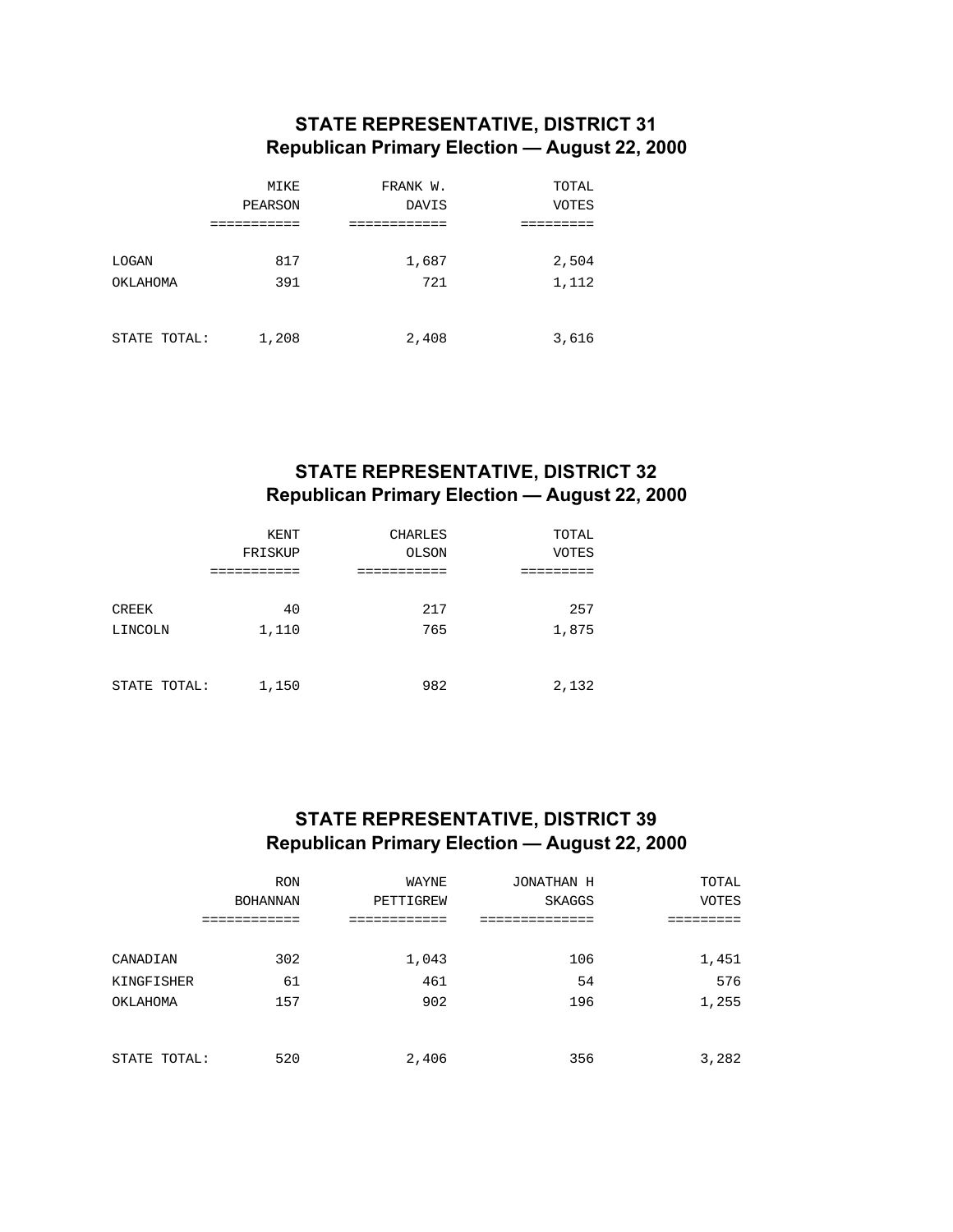## **STATE REPRESENTATIVE, DISTRICT 40 Republican Primary Election — August 22, 2000**

|              | MIKE   | LaFAYE | TOTAL |
|--------------|--------|--------|-------|
|              | O'NEAL | AUSTIN | VOTES |
|              |        |        |       |
| GARFIELD     | 1,797  | 1,013  | 2,810 |
| STATE TOTAL: | 1,797  | 1,013  | 2,810 |

# **STATE REPRESENTATIVE, DISTRICT 43 Republican Primary Election — August 22, 2000**

|              | LARRY  | JERRY | JOE    | RAY   | TOTAL        |
|--------------|--------|-------|--------|-------|--------------|
|              | TAYLOR | RAAB  | CARSON | YOUNG | <b>VOTES</b> |
|              |        |       |        |       |              |
|              |        |       |        |       |              |
| CANADIAN     | 887    | 953   | 447    | 876   | 3,163        |
| OKLAHOMA     | 179    | 17    | 113    | 247   | 556          |
|              |        |       |        |       |              |
|              |        |       |        |       |              |
| STATE TOTAL: | 1,066  | 970   | 560    | 1,123 | 3,719        |

## **STATE REPRESENTATIVE, DISTRICT 44 Republican Primary Election — August 22, 2000**

|              | MELISSA<br>MCLAWHORN | E.Z.<br>MILLION | TOTAL<br><b>VOTES</b> |
|--------------|----------------------|-----------------|-----------------------|
| CLEVELAND    | 1,225                | 221             | 1,446                 |
| STATE TOTAL: | 1,225                | 221             | 1,446                 |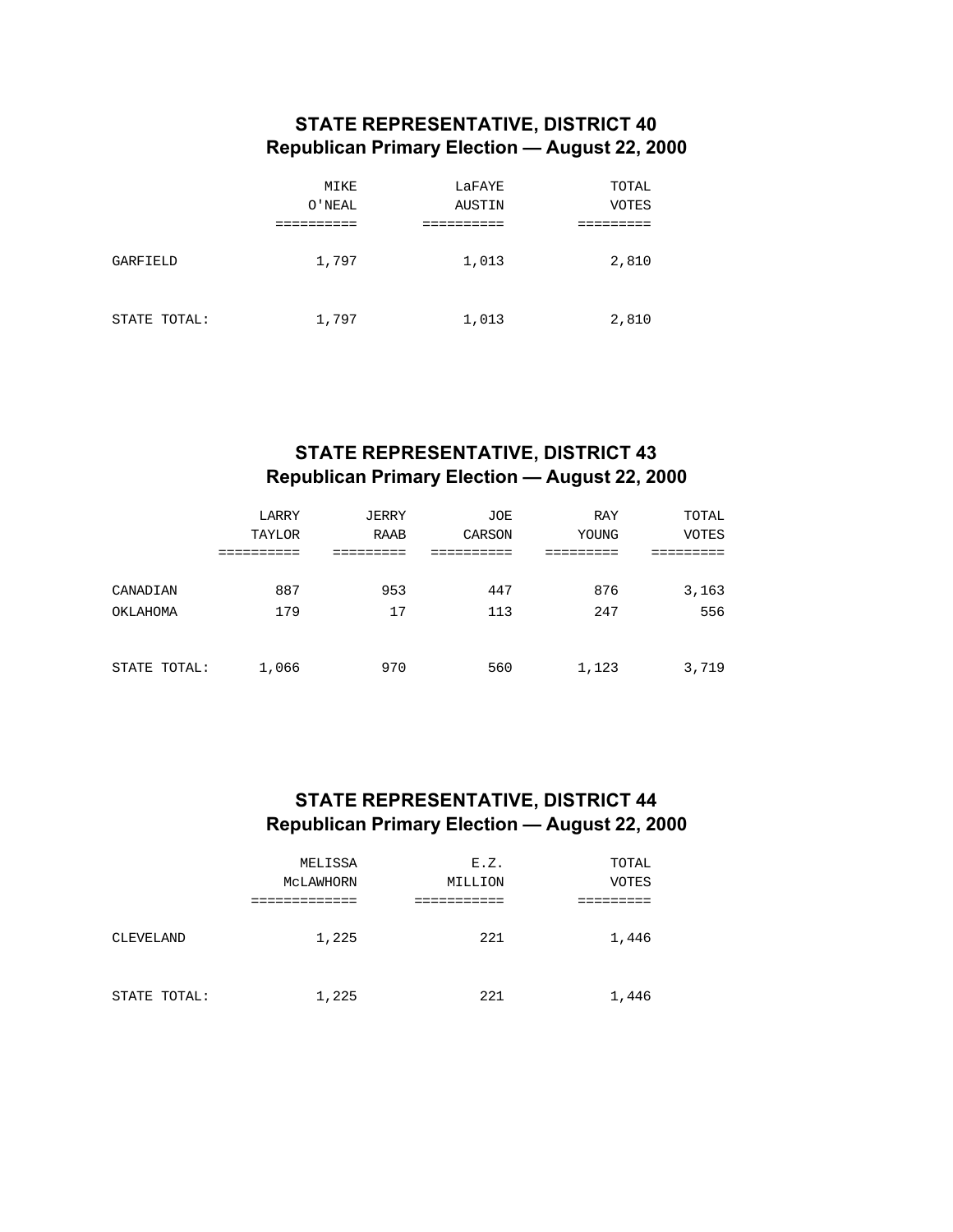## **STATE REPRESENTATIVE, DISTRICT 45 Republican Primary Election — August 22, 2000**

|              | <b>JOHN</b>    | THAD           | <b>RANDY</b> | TOTAL        |
|--------------|----------------|----------------|--------------|--------------|
|              | <b>ENGLISH</b> | <b>BALKMAN</b> | <b>BOYD</b>  | <b>VOTES</b> |
|              |                |                |              |              |
| CLEVELAND    | 944            | 1,199          | 96           | 2,239        |
| STATE TOTAL: | 944            | 1,199          | 96           | 2,239        |

## **STATE REPRESENTATIVE, DISTRICT 53 Republican Primary Election — August 22, 2000**

|                  | CAROLYN        | LEE          | TOTAL        |
|------------------|----------------|--------------|--------------|
|                  | <b>COLEMAN</b> | <b>HENRY</b> | <b>VOTES</b> |
|                  |                |              |              |
| <b>CLEVELAND</b> | 2,552          | 513          | 3,065        |
| STATE TOTAL:     | 2,552          | 513          | 3,065        |

### **STATE REPRESENTATIVE, DISTRICT 54 Republican Primary Election — August 22, 2000**

|              | JOAN             | JACK E.   | TOTAL        |
|--------------|------------------|-----------|--------------|
|              | <b>GREENWOOD</b> | MCALISTER | <b>VOTES</b> |
|              |                  |           |              |
| CLEVELAND    | 1,558            | 787       | 2,345        |
| STATE TOTAL: | 1,558            | 787       | 2,345        |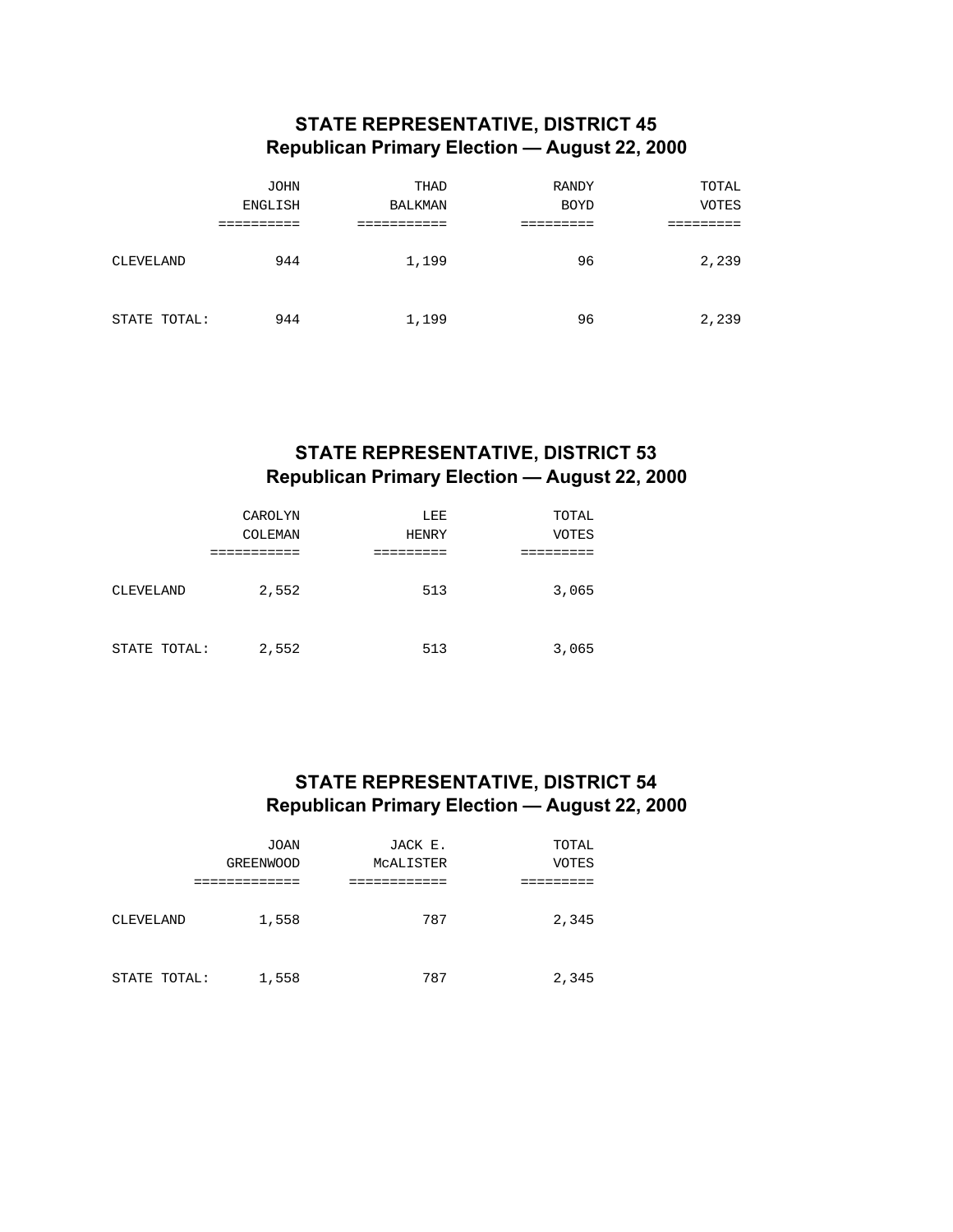## **STATE REPRESENTATIVE, DISTRICT 69 Republican Primary Election — August 22, 2000**

|              | FRED  | PERRY       | TOTAL |
|--------------|-------|-------------|-------|
|              | PERRY | <b>KEMP</b> | VOTES |
|              |       |             |       |
| TULSA        | 2,571 | 1,382       | 3,953 |
| STATE TOTAL: | 2,571 | 1,382       | 3,953 |

## **STATE REPRESENTATIVE, DISTRICT 70 Republican Primary Election — August 22, 2000**

|              | JAY             | <b>RON</b> | TOTAL        |
|--------------|-----------------|------------|--------------|
|              | <b>SHREWDER</b> | PETERS     | <b>VOTES</b> |
|              |                 |            |              |
| TULSA        | 1,417           | 2,642      | 4,059        |
| STATE TOTAL: | 1,417           | 2,642      | 4,059        |

### **STATE REPRESENTATIVE, DISTRICT 71 Republican Primary Election — August 22, 2000**

|              | JOHN      | <b>ROBERT</b> | TOTAL        |
|--------------|-----------|---------------|--------------|
|              | SULLIVAN  | PINNEY        | <b>VOTES</b> |
|              | _________ |               |              |
| TULSA        | 2,117     | 381           | 2,498        |
| STATE TOTAL: | 2,117     | 381           | 2,498        |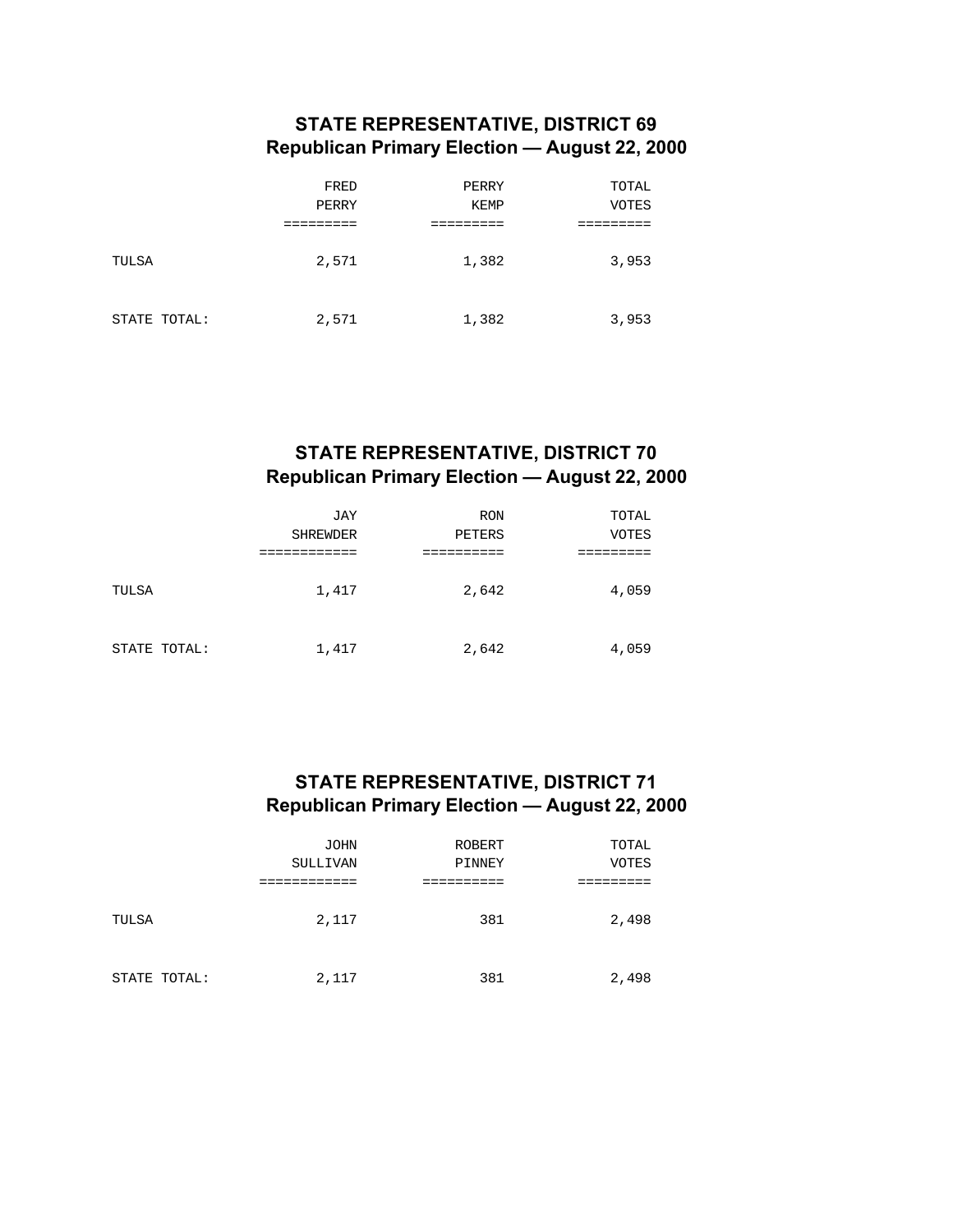#### **STATE REPRESENTATIVE, DISTRICT 80 Republican Primary Election — August 22, 2000**

|              | <b>BOB</b><br><b>GATES</b> | <b>BOB</b><br>PETRE | DANIEL<br><b>BICKERSTAFF</b> | <b>RON</b><br>PETERSON | MICHAEL<br>McCOY | TOTAL<br>VOTES |
|--------------|----------------------------|---------------------|------------------------------|------------------------|------------------|----------------|
|              |                            |                     |                              |                        |                  |                |
| TULSA        | 687                        | 681                 | 516                          | 1,468                  | 504              | 3,856          |
| STATE TOTAL: | 687                        | 681                 | 516                          | 1,468                  | 504              | 3,856          |

#### **STATE REPRESENTATIVE, DISTRICT 83 Republican Primary Election — August 22, 2000**

|              | REDMOND      | FRED   | TOTAL        |
|--------------|--------------|--------|--------------|
|              | <b>BARRY</b> | MORGAN | <b>VOTES</b> |
|              |              |        |              |
| OKLAHOMA     | 438          | 2,471  | 2,909        |
| STATE TOTAL: | 438          | 2,471  | 2,909        |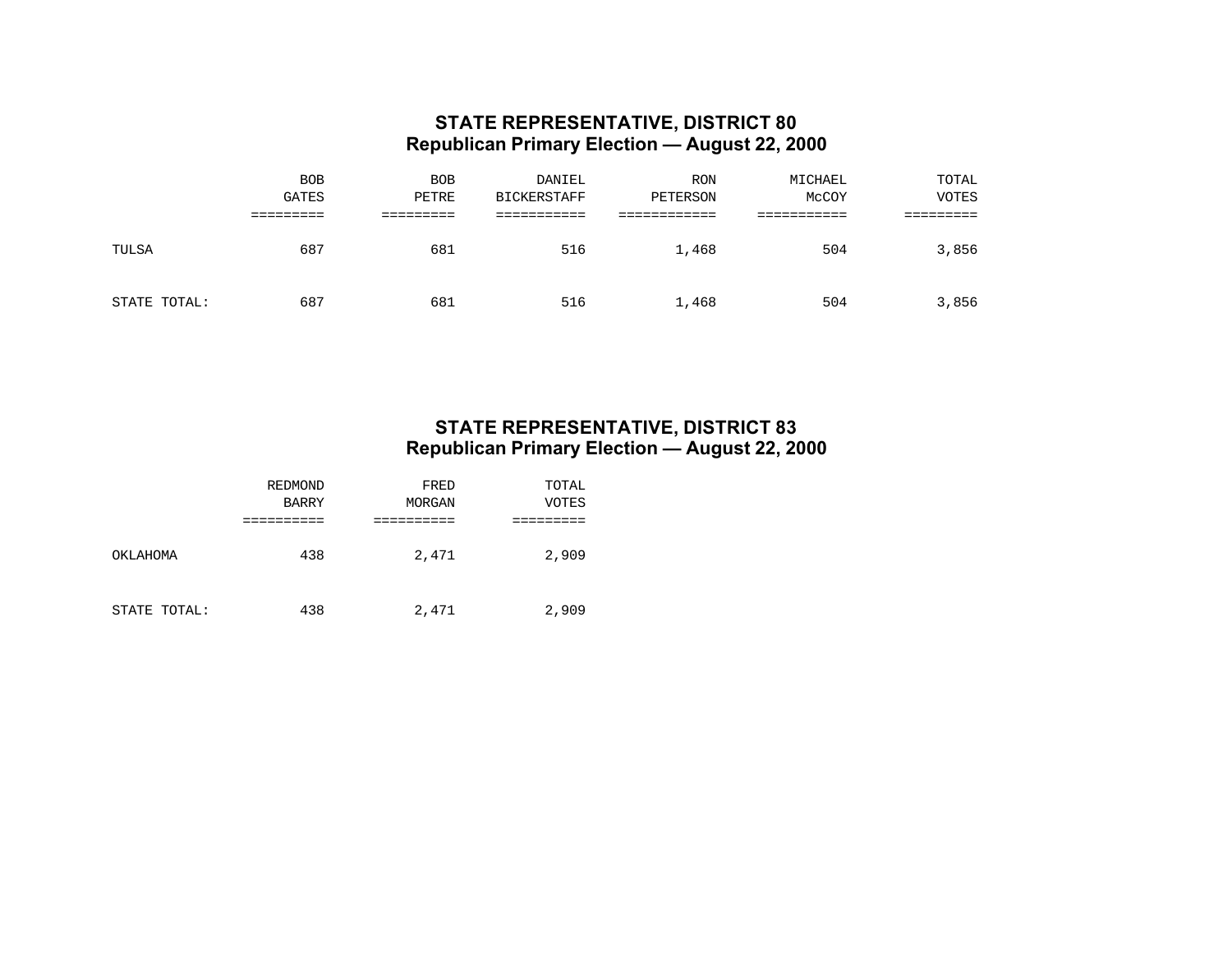## **STATE REPRESENTATIVE, DISTRICT 87 Republican Primary Election — August 22, 2000**

|              | ROBERT D. | PETE     | TOTAL |
|--------------|-----------|----------|-------|
|              | WORTHEN   | KATZDORN | VOTES |
|              |           |          |       |
| OKLAHOMA     | 1,413     | 346      | 1,759 |
| STATE TOTAL: | 1,413     | 346      | 1,759 |

# **STATE REPRESENTATIVE, DISTRICT 88 Republican Primary Election — August 22, 2000**

|              | MIKE          | <b>JON</b> | TOTAL        |
|--------------|---------------|------------|--------------|
|              | <b>OSBURN</b> | PROUGH     | <b>VOTES</b> |
|              |               |            |              |
| OKLAHOMA     | 849           | 109        | 958          |
| STATE TOTAL: | 849           | 109        | 958          |

### **STATE REPRESENTATIVE, DISTRICT 90 Republican Primary Election — August 22, 2000**

|              | BRENT M.    | <b>CHARLES</b> | <b>JOHN</b> | TOTAL        |
|--------------|-------------|----------------|-------------|--------------|
|              | <b>WARD</b> | <b>KEY</b>     | NANCE       | <b>VOTES</b> |
|              |             |                |             |              |
| OKLAHOMA     | 113         | 700            | 1,496       | 2,309        |
| STATE TOTAL: | 113         | 700            | 1,496       | 2,309        |